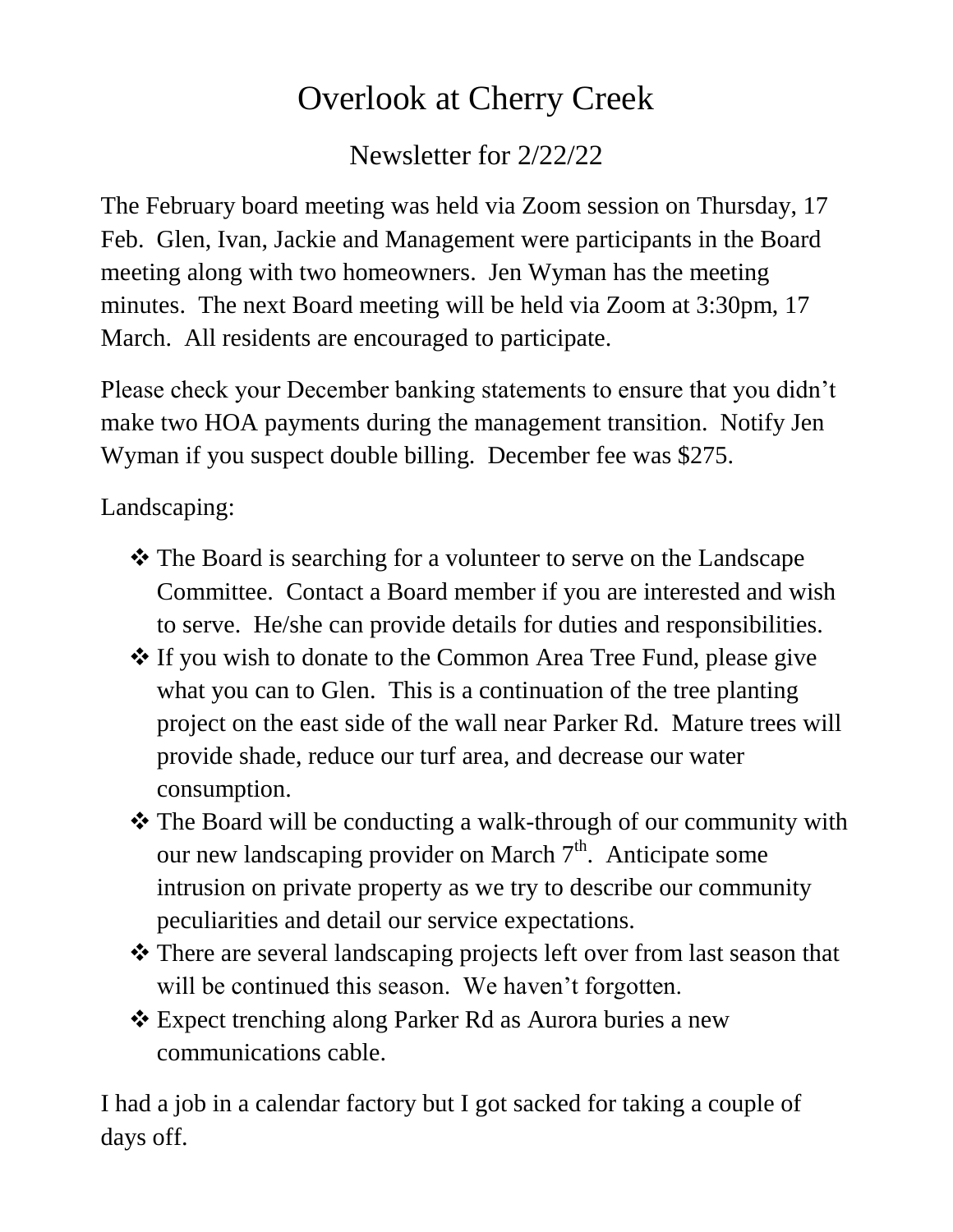Irrigation:

- We will also educate landscapers about our intricate irrigation system. Our focus will be on creating a more responsive and accountable repair system than in the previous few years.
- It has come to the Board's attention that some community members have, on occasion and without authorization, activated irrigation control valves affecting irrigation to their property. The Board considers this theft of community resources (water), and any future activity of this sort will result in fines levied in accordance with community governing documents. If you have an irrigation issue, please notify the Board or Management for proper resolution.
- $\triangle$  When we activate the irrigation system this spring, we will be asking for volunteers to help conduct a comprehensive functional audit.

Snow:

- $\triangle$  At the end of a snowfall event leaving less than 2" on paved surfaces, there will be no snow removal if melting is expected within the following 24 hour period.
- $\triangle$  If we receive less than 2 inches, we will conduct limited snow removal from known troublesome areas if we do not expect melting within the following 24 hour period,.
- At the end of a snowfall event in excess of 2 inches accumulation, snow removal will usually commence in all areas.

Singing in the shower is all fun and games until you get shampoo in your mouth. Then it's a soap opera.

**Glen** Ivan

Jackie 2022/ Edition 2